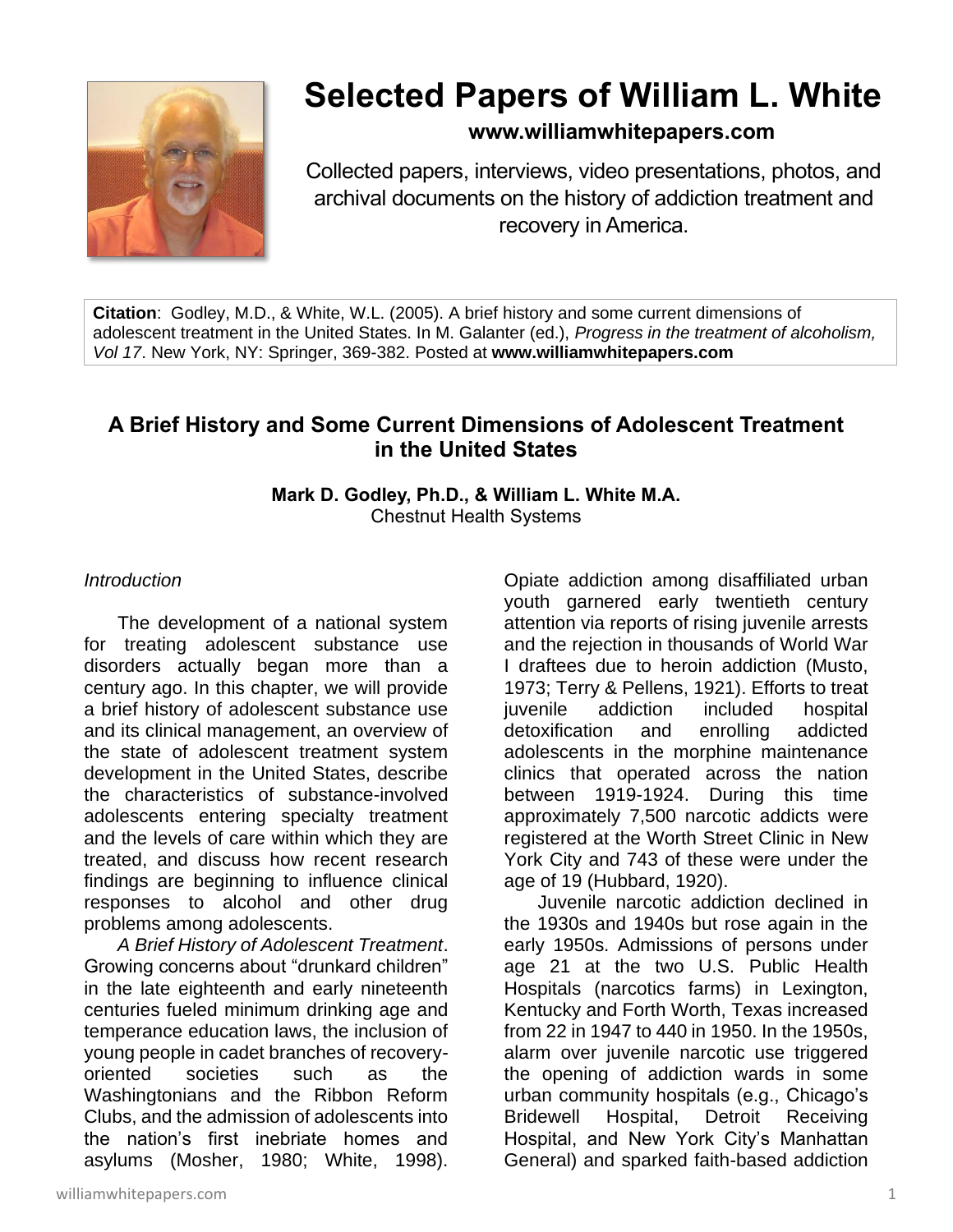counseling ministries (e.g., St. Mark's Clinic in Chicago, the Addicts Rehabilitation Center and Exodus House in New York City, and Teen Challenge (Conferences, 1953; White, 1998). Adolescents and adults were treated in these programs together as only one specialized adolescent treatment facility existed in the 1950s.

The opening of Riverside Hospital in New York City in 1952 marked the birth of specialized treatment for adolescent substance use disorders. Riverside's 140 bed facility offered a multidisciplinary staff to provide detoxification; psychiatric and medical evaluation; psychological testing; and an inpatient program of therapeutic, educational, vocational and recreational activities followed by outpatient visits at community clinics. In spite of its "state-ofthe-art" status, Riverside was closed in 1961 after a follow-up study of former patients documented a 97 percent relapse rate (Gamso & Mason, 1958). Other mid-century events that influenced the future evolution of adolescent treatment included the development of "young peoples' meetings" within Alcoholics Anonymous and Narcotics Anonymous, the development of modified therapeutic communities for adolescents (Jainchill, 1997), and the appearance of adolescent chemical dependency programs based on the "Minnesota Model" (Winters et al., 2000).

Alarm about polydrug experimentation by adolescents in the 1960s undergirded federal and state support for the expansion of treatment services in the 1970s, but support for specialized adolescent treatment services waned as youthful drug experimentation declined in the 1980s [\(National](http://www.monitoringthefuture.org/) Institute of Drug Addiction [NIDA], 1999). Between the 1960s and mid-80s, the treatment of adolescent substance use disorders continued to be provided primarily in adult substance use units using adult models of treatment. A 1985 federal report on adolescent treatment services lamented the lack of treatment programs in the U.S. designed specifically for adolescents (Friedman & Beschner, 1985).

This situation changed as adolescent experimentation with marijuana, LSD,

methamphetamine, "club drugs" (MDMA/"ecstasy", GHB, rohypnol), and dissociative anesthetics (PCP, ketamine) rose in the 1990s. Between 1991 and 1999, past year illicit drug use rose from 29% to 42% among high school seniors and from 11% to 21% among eighth grade students. National high school survey data also revealed high rates of binge drinking (consuming five or more drinks in one drinking episode): 15% of 8th graders, 26 percent of 10th graders, and 31% of 12th graders (NIDA, 1999). At the height of this surge in drug use (1992-1998), the number of youth admitted to substance treatment in the U.S. increased 53% (from 96,787 to 147,899), fueled by marijuana-related juvenile arrests and treatment referrals from the criminal justice system (Office of Applied Studies [OAS], 2003).

The resurgence in youthful polydrug experimentation led to a greater emphasis on systems of prevention (Drug Free Schools and Community Act-1986), early intervention (the proliferation of student assistance programs via the National Association of Student Assistance Professionals-1994), an expansion of public and private programs that specialized in the treatment of adolescent substance use disorders, and an increase in the number of controlled studies evaluating the efficacy and effectiveness of adolescent treatment. This surge in treatment and research activity was guided by the collective efforts of the National Institute on Alcohol Abuse and Alcoholism, the National Institute on Drug Abuse, and the Center for Substance Abuse Treatment. In the opening decade of the twenty-first century, the treatment of adolescent substance use disorders is transitioning from folk art status to a subspecialty of the larger addiction treatment effort. Increasingly it is noted that adolescent treatment is becoming a professionalized, and science-guided endeavor (White, Dennis & Tims, 2002).

## *The Adolescent Treatment System*

Adolescents experiencing substancerelated problems in the United State can be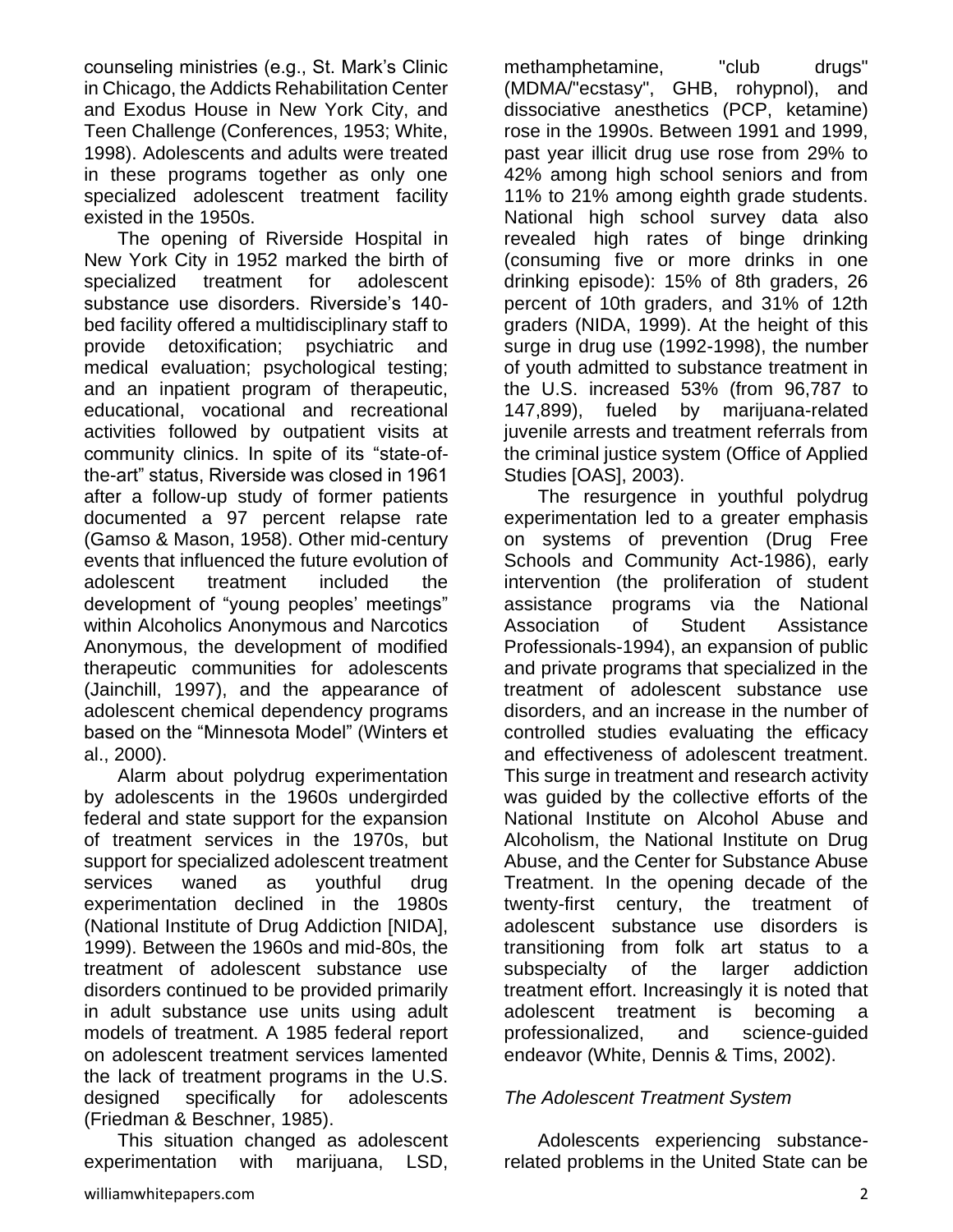found in multiple health and social service systems. They are served by a host of child welfare and juvenile justice youth service agencies, publicly funded addiction treatment agencies, private addiction treatment agencies that cater to insured and private pay insured families, and by more than one third of the juvenile correctional facilities (37%) that provide on-site substance abuse treatment (Office of Applied Studies [OAS], 2002).

More than 145,000 adolescents each year are treated in publicly funded addiction treatment programs in the United States (Office of Applied Studies [OAS], 2000). The number of adolescent specialty programs and overall adolescent admissions rose rapidly through the late 1980s and 1990s. A comparison of Substance Abuse and Mental Health Services Administration's (SAMHSA) national treatment center directories reveals that the number of self-identified adolescent specialty programs increased from 2,874 to 4,291 (a 49% increase) between 1987 and 2003. The growth of adolescent treatment was not the same across different regions of the country. While the number of adolescent specialty units actually decreased in seven states between 1987 and 2003, figure 1 shows that growth occurred across each region of the U.S., ranging from an 84% increase in the Pacific Region to only 2% in the New England. ([See Figure 1](#page-13-0))

<span id="page-2-0"></span>The 2002 National Survey of Substance Abuse Treatment Services (N-SSATS; SAMHSA, 2003) provides a window into the current status of adolescent treatment in the United States. The survey identified 18,204 institutions that provide substance abuse treatment services and 13,720 participated in the survey. Services to adolescents were provided by 37 % of the surveyed facilities. Adolescent substance abuse treatment services were provided by private non-profit facilities (37% survey response rate), private for profit facilities (36% responded); local government facilities (42% responded), 167 of 441 state-operated facilities (38% responded), federal facilities (8% responded), and tribal owned facilities (64% responded). Substance abuse treatment

services for adolescents were more likely to be provided in facilities that offered both substance abuse treatment and mental health services (50%) than in substance abuse treatment only (33%), mental health services only (34%), or general health care facilities (22%).

Most of what we know about adolescent treatment in the United States is based on surveys and studies of the publicly funded programs. Surveys of private sector treatment programs documented a dramatic growth in private for-profit addiction treatment during the 1980s but did not segregate data for adolescent specialty units (Yahr, 1988). While many private treatment programs closed in the early 1990s in the face of an aggressive system of managed behavioral health care, the private sector continues to provide a significant source of specialized adolescent treatment. The most recent data on private programs is contained in the National Treatment Center Study (NTCS) conducted by the University of Georgia and the Georgia Institute of Technology (Roman, Blum, Johnson, & Neal, 2002).

The NTCS surveyed 400-private programs specializing in addiction treatment during three waves of data collection between 1997-98 and 2000-01. The survey findings revealed considerable institutional turnover in the private sector with approximately one fourth of the 1996 programs surveyed closed by the 2001 survey. (Roman et al., 2002). The number of private programs providing adolescent treatment only remained at four programs between the 1996 and 2001 surveys; however 38% of the programs offered a separate treatment track for adolescents by the 2000-01 survey. For the preparation of this chapter Johnson (2003) has contributed several adolescent program findings from the NTCS survey results. While the small number of programs specializing in adolescent treatment should be interpreted with caution, the NTCS survey provides a better understanding of current private treatment and allows us to compare some dimensions of private programs to publicly funded programs.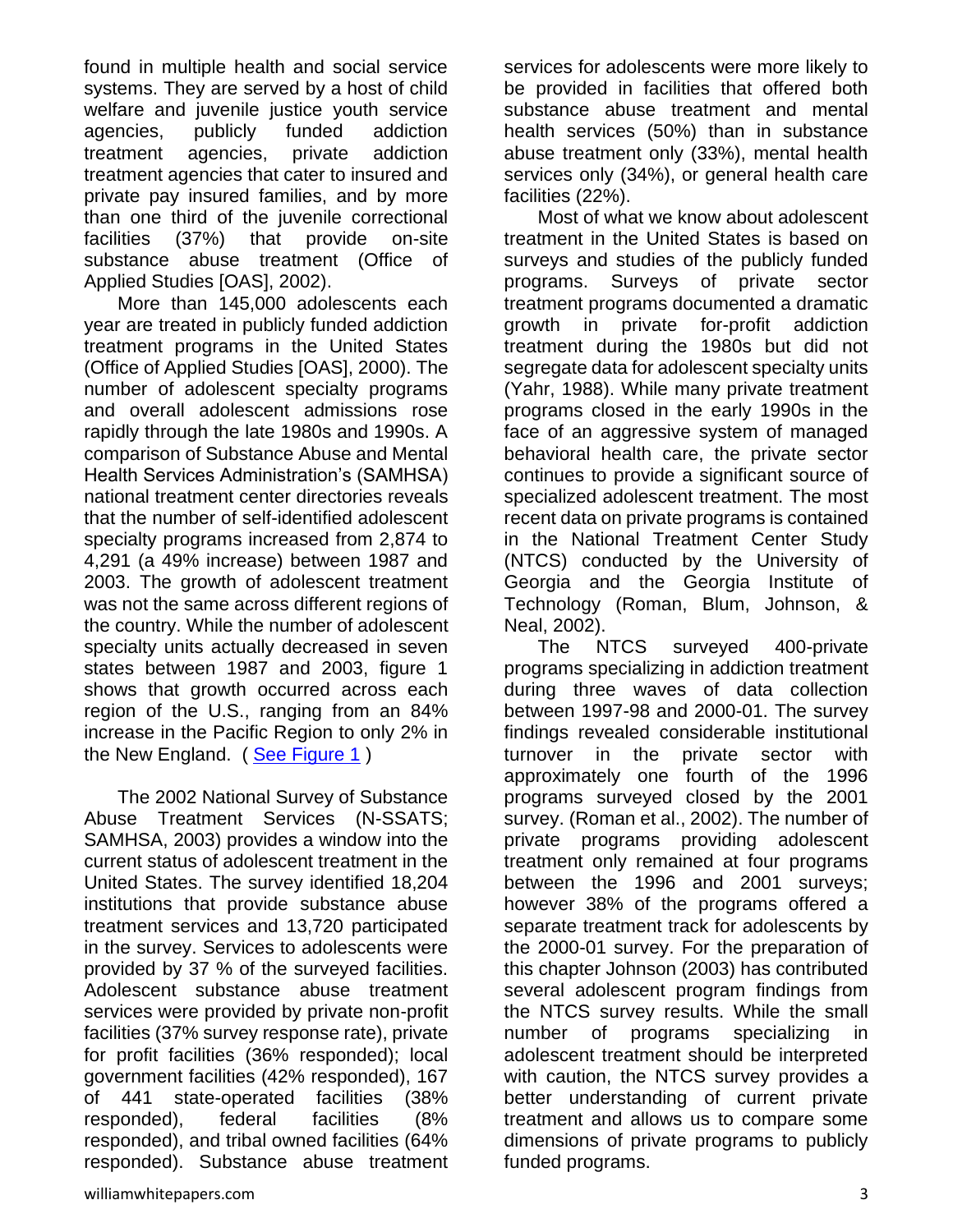*Private Sector Adolescent Treatment*. Adolescents constitute more than half of admissions in only four percent of the 450 private programs surveyed; only one percent of private addiction treatment facilities specialize exclusively in adolescent treatment. There has been considerable growth in the number of private programs treating adolescents (38% of total) but the number of designated adolescent beds to total facility beds is actually declining (Johnson, 2003). Similarly, 40% of publicly funded treatment programs admit adolescents, with two thirds of these offering a specialized treatment track for adolescents (OAS, 2003).

The number of beds devoted to adolescent treatment within private centers averages 17 and ranges from 2 to 88. Utilization rates (daily census divided by number of beds) for specialized adolescent units ranges between 33% and 36% within the surveys. The average length of stay within private inpatient adolescent specialty units increased from 17.6 days in 1995 to 21.1 days in 2000. Daily rates for inpatient treatment ranged from \$357-\$1045 per day (Roman and Blum, 1997; Roman et al., 2002). Payor sources in the specialty adolescent programs (when compared to private adult addiction treatment units) have a higher percentage of Medicaid reimbursement and charity write-offs and a lower percentage of self-pay (Medicaid 45%; Private Indemnity Insurance 2%; HMOs 10.2%; POSs-7.5%; Self-Pay 17.5%; and Charity 17.5%) (Johnson, 2003).

*Referral Source.* The primary referral sources of adolescents into private specialty treatment are the legal system (36%), schools (34%), and social service agencies (29%). In contrast, the primary referral sources for adolescents into publicly funded treatment are the: legal system (41%), school/community agencies (22%), and self/family (17%), other substance abuse providers (6%) (OAS, 2000).

*Characteristics of Clients Entering Treatment.* While national data is lacking on demographic characteristics of adolescents entering private treatment, those entering public treatment are primarily male (70%),

racially diverse (63% Caucasian/non-Hispanic, 15% African American, 11% Hispanic, and 5% other races), and range in age from early to late adolescence (25% age 14 or younger; 75% ages 15-17) (Dennis, Dawud-Noursi, et al, 2002).

*Presenting Problems*. Adolescents are entering private addiction treatment due to dependence upon cannabis (66%), alcohol (34%), cocaine (15%) and opiates (6.5%) (exceeds 100% because of multiple drug choices). These findings compare to the following drug choices for adolescents entering publicly funded treatment: cannabis (54%), alcohol (24%), cocaine (2%), opiates (1%), and stimulants (3%) (Johnson, 2003; OAS, 2000). Dennis and his colleagues (2003) summarized changes in drug of choice characteristics between 1992 and 1998 adolescent treatment admissions. Especially noteworthy is the reversal between alcohol as the dominant drug in 1992 (56% of admissions) decreasing to 24% of admissions in 1998 while marijuana increased as the drug of choice for admissions during this period, from 23% to 54%. Just over half (54.5%) of adolescents admitted to private treatment programs have a co-occurring psychiatric disorder. Studies of youth admitted to public sector treatment programs (e.g, Dennis, Godley, & Titus, 1999) have found higher rates of co-morbid problems, e.g., other substance use disorders, internal emotional disorders (major depression, generalized anxiety, suicidal thoughts or actions, traumatic stress disorders), and external behavioral disorders (conduct disorder, attention deficit-hyperactivity disorder), and high rates of victimization. In terms of prior treatment for substance use disorders, 71% of adolescents admitted to private programs compared to 29% of adolescents admitted to public treatment have one or more prior episodes of treatment (Johnson, 2003; OAS, 2000).

*Levels of Care.* Addiction specialists recommend that placement in a level of care (e.g., outpatient, intensive outpatient, residential) should be based on a number of presenting characteristics including the adolescent's substance use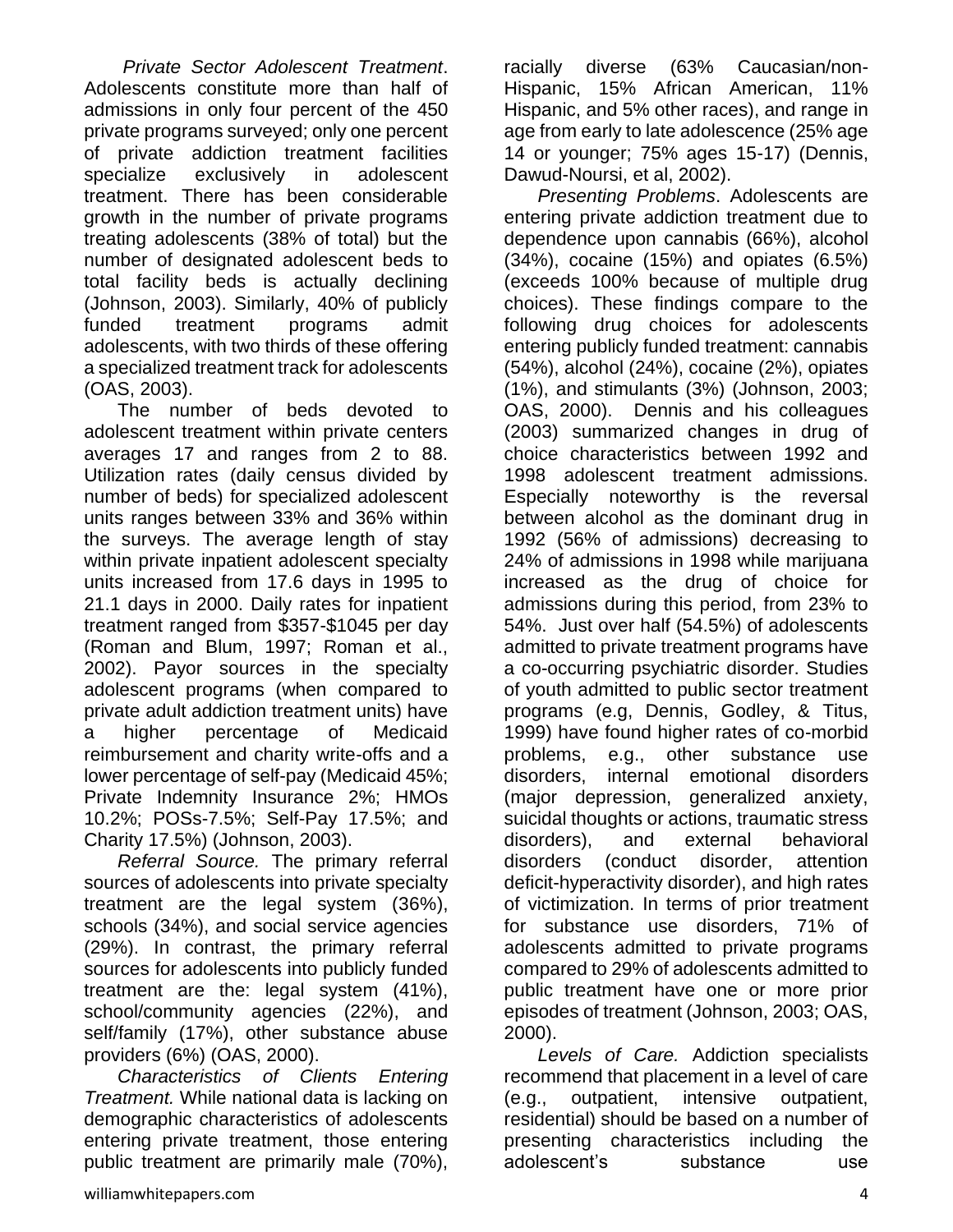diagnosis/severity, intoxication and withdrawal risk, biomedical issues, psychological problems, treatment acceptance and resistance, relapse potential, environmental risk, legal pressure, and school or vocational pressure (American Society of Addiction Medicine [ASAM], 1996). Adolescents presenting with complex problems across multiple ASAM dimensions are more likely to be placed in residential treatment while those with fewer/less severe problems are placed in a lower level of care such as outpatient treatment. Levels of care provided were not broken out for the adolescent programs within the NTCS surveys but public surveys reveal the following adolescent admission pattern to adolescent treatment: outpatient (69%), intensive outpatient (11%), long-term residential (9%), short-term residential (6%), and detoxification (6%), (Dennis, Dawud-Noursi, et al, 2003). Changing reimbursement policies that required greater justification for costlier treatment and the introduction of the ASAM Patient Placement Criteria (1996) encouraged adolescent treatment providers in both the private and public sector to move from providing a single level of care (e.g., residential only) to providing multiple levels of care.

ASAM placement recommendations support the practice of continuing or "step down" care in the treatment of substance use disorders (both adult and adolescent). Under this plan, a client successfully discharged from residential treatment would be referred to a "lower" level of care such as Intensive Outpatient or Outpatient treatment and so on.

*Treatment Approach*. Descriptions of private programs for adolescent treatment center around a 12-step foundation that involves confrontational group therapy, family and individual psychotherapy, and pharmacological adjuncts (Johnson, 2003). Funded by SAMHSA's Center for Substance Abuse Treatment, Stevens and Morral (2003) provide a description of current best practice approaches for ten outpatient, intensive outpatient, and residential treatment programs. Unlike private programs the Minnesota Model/12 step

programs are likely to be viewed as one of several approaches used with adolescents in treatment rather than the foundation of the treatment experience. Social learning theory, self-efficacy, social skills training within group and individual treatment is evident. Cultural appropriateness is frequently mentioned in the training and therapeutic approaches in the publicly funded programs, however pharmacotherapy, while evident, appears to be used less than in the private programs. The lower use of pharmacotherapy in public programs may be due to less affiliation with medical resources than private programs. Whatever the reasons for this trend, it is disturbing given the higher rates of cooccurring disorders noted in the publicly funded programs. Continuing care services exist in public and private programs to the extent that they follow an ASAM placement model and make "step down" referrals to less intensive levels of care when clients are successfully discharged. The extent to which such transfers are successful is not fully known but one study indicates a need for greater attention to this (Godley et al., 2002). Except to the extent that clients participate in mutual aid support groups, long-term disease management strategies (e.g., recovery monitoring and support) do not appear to be available in either private or public treatment models.

*Treatment Staff*. Staff working in private specialty adolescent units (compared to staff working in private adult units) are less likely to be in recovery, less likely to be a certified counselor, but more likely to have a Master's degree and more likely to turnover (29% versus 19% annual turnover). There is no comparable national studies of publicly funded facilities regarding treatment staff. Although, little national information is available on treatment staff qualifications and stability in publicly funded programs, McLellan (2003) recently reported counselor turnover in these programs as high as 50%. High rates of staff turnover in publicly funded programs due to low salaries and difficult working conditions have also been noted in state evaluation reports (Carlson, Deck, &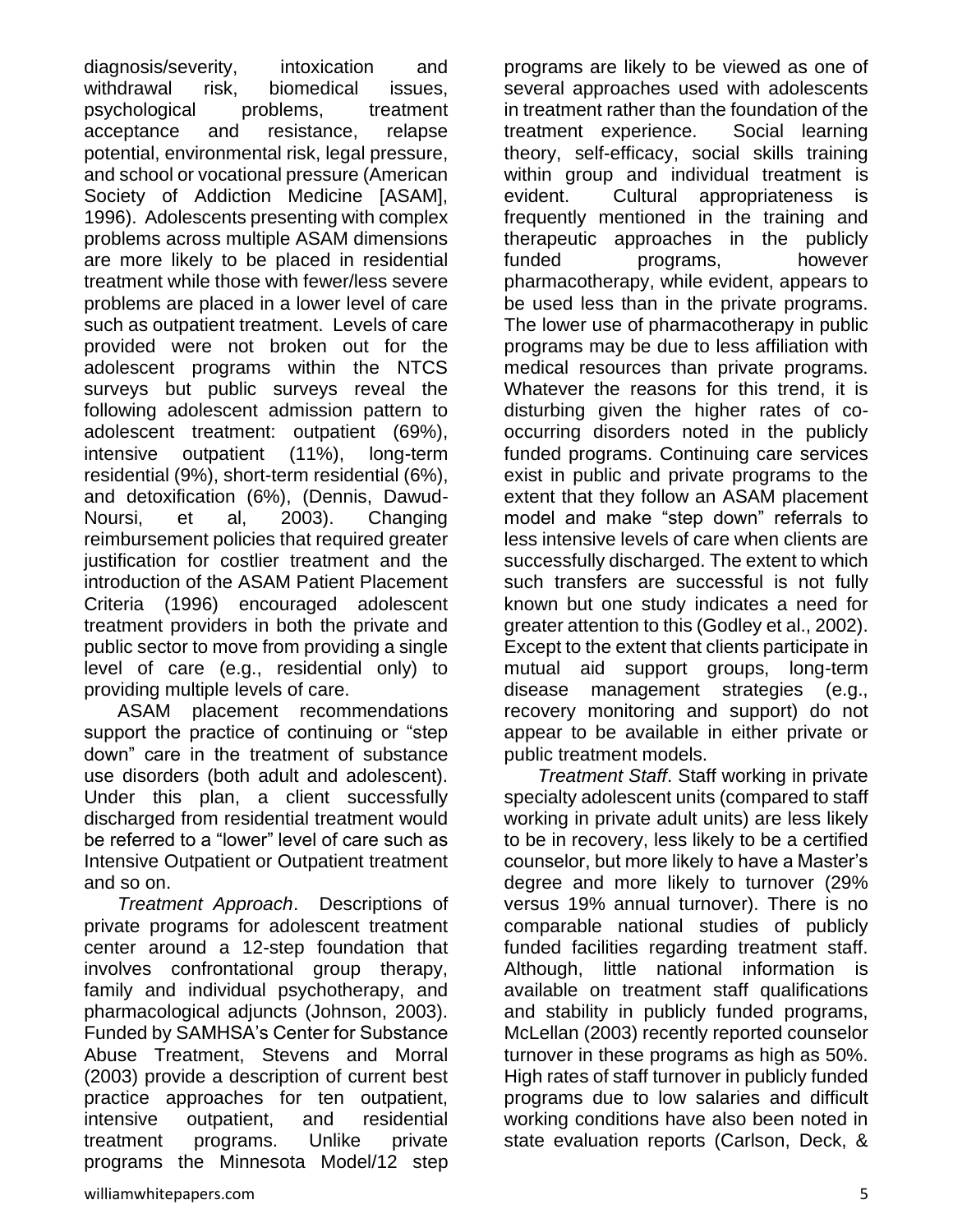Wadeson, 2001; Northrup & Heflinger, 2000).

*Summary*. Several conclusions can be drawn comparing public and private treatment using the N-SSSATS, TEDS and NTCS data. The overwhelming majority of adolescents treated for substance use disorders in the United States are treated within the network of publicly funded programs, but the differences between public and private treatment (e.g., characteristics of clients, staff qualifications and staffing patterns, treatment duration and outcomes) remain relatively unexplored. It does appear, from available data, that adolescents entering publicly funded treatment are less likely to have had prior treatment episodes, but are more likely to be referred from the criminal justice system or by self/family referral, and more likely to present with a co-occurring disorder.

#### *From Science to Service*

The past 30 years of adolescent treatment evaluation spans early studies that included adolescents (the Drug Abuse Reporting Program (DARP) in the early 1970s, the Treatment Outcome Perspective Study (TOPS) in the late 1970s and early 1980s, the Service Research Outcome Study (SROS) and National Treatment Improvement Evaluation Study (NTIES) that extended into the 1990s. All of these studies evaluated adolescents as a small subset of the larger treatment population. Over the past 15 years increased attention to adolescent treatment evaluation and research has resulted in a host of adolescent-specific, longitudinal outcome studies and randomized clinical trials (Hser, Grella, Hubbard et al., 2001; Brown et al., 2001; Williams & Chang, 2000; Deas & Thomas, 2001; Muck et al., 2001). While not perfect, the recent generation of studies are methodologically more rigorous than their predecessors. The cumulative effect of these studies has been a growing body of scientific knowledge that is slowly influencing funding policy and practice. Considerable efforts are underway by various federal agencies, scientific

committees, and professional associations to forge an evidence-based system of adolescent treatment. Led by the National Institute on Alcoholism and Alcohol Abuse, the National Institute on Drug Abuse, the Robert Wood Johnson Foundation, and the Center for Substance Abuse Treatment each of these national organizations have funded major initiatives designed to improve clinical practice.

With increasing frequency treatment provider associations (e.g., The National Association of Addiction Treatment Providers), trade publications (e.g., *The Counselor*) and provider agencies across the country are exploring the practical implications of available scientific studies. Some of the most significant of these findings (for reviews, see Deas and Thomas, 2001; Muck, et al., 2001; Williams & Chang, 2000; Winters, 1999) and their implications for clinical practice include the following.

*Early Age of Onset.* A significant factor affecting adolescent substance use disorders and their treatment is the lowered age of onset of alcohol and other drug use (White, 1999). Several recent studies have documented progressive declines in the age of substance use initiation during the second half of the twentieth century (Presley, Meilman, & Lyerla, 1991; Dennis, Babor, Roebuck, & Donaldson, 2002; National Institute on Drug Abuse, 1999; Substance Abuse and Mental Health Services Administration, 1999). A tri-generational study of those born before 1930, between 1930 and 1949, and after 1949 found a progressive decline in the age of onset of regular alcohol consumption and a parallel increase in the probability of developing an alcohol-related problem before age 25 (Stoltenberg, Hill, Mudd, Blow, & Zucker, 1999). Lowered age of onset of drug use is particularly prominent among juveniles entering the criminal justice system and addiction treatment programs (U.S. Department of Justice, 1994). In a national study of the treatment of adolescent substance use disorders, 80% of the 600 youth admitted to the study began regular substance use between the ages of 12 and 14 (Dennis, Titus, et al., 2002).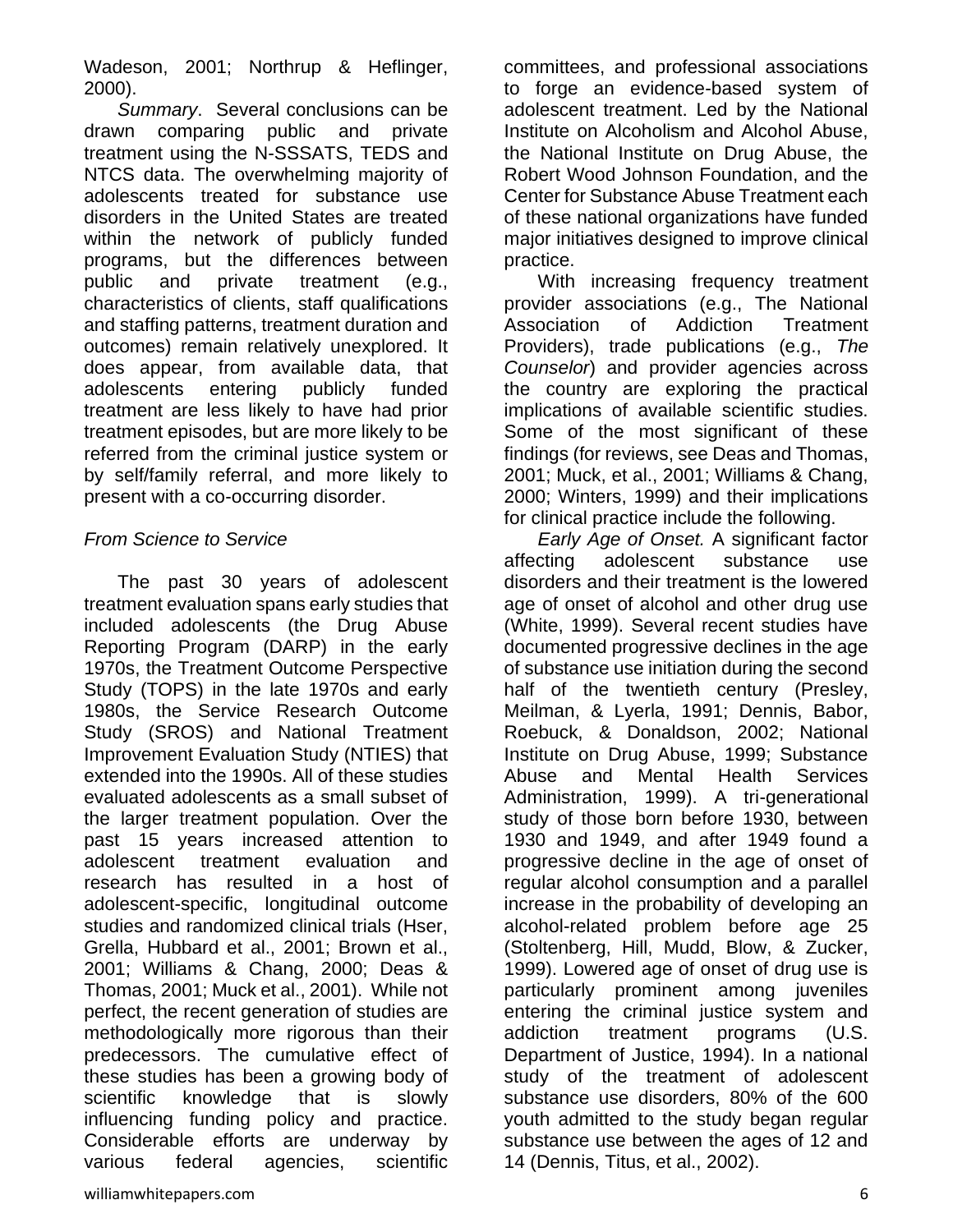Concern about lowered age of onset of substance use springs from studies suggesting that precocious drug experimentation is related to: juvenile offending and school failure (Fergusson, Lynskey and Horwood, 1996), risk of adult alcohol dependence (Chou and Pickering, 1992; Grant & Dawson, 1997; Dennis, et al., 2000), faster progression of substancerelated problems (Kreichbaun & Zering, 2000), greater problem severity (Chen & Millar, 1998; National Institute on Alcohol Abuse and Alcoholism, 2003), increased health risk behaviors (DuRant, Smith, Kreiter, and Krowchuk, 1999), greater medical and psychiatric comorbidity (Fergusson, Lynskey and Horwood, 1996; Warren, et al, 1997; Sobell, Sobell, Cunningham, & Agrawal, 1998), and increased risk of future alcohol-related accidents and violence (Hingson, Heeren, Jananka, & Howland, 2000; Hingson, Heeren, & Zakocs, 2001). There is also evidence suggesting that early age of onset may be linked to poorer treatment outcomes (Keller, Lavori, Beardslee, Wunder, & Hasin, 1992; Kessler, et al., 2001; Chen & Millar, 1998).

In summary, the evidence suggests that decreased age of onset leads to increased risk of a subsequent substance use disorder, increases in the developmental speed and severity of substance-related problems and compromises treatment outcomes. The practical implications of this research auger for the need to intensify prevention programs as well as youth-oriented outreach and early intervention programs. Realization of the risks associated with precocious substance use has contributed to the development of a growing national network of school-based student assistance programs and the development of more effective youth screening instruments and brief interventions. In 2003 the Center for Substance Abuse Treatment (CSAT) funded 22 adolescent grants to implement standardized screening, assessment and brief treatment for low problem severity youth to test the effectiveness of an early intervention model.

*Course and Outcome.* There is growing evidence that adolescent substance use disorders can appear as transient or chronic problems. Where the former are amenable to resolution through maturation or relatively brief intervention (Temple and Fillmore, 1985-86), the latter constitute problems characterized by escalating severity and prolonged duration. In the recently completed Cannabis Youth Treatment (CYT) study of outpatient interventions, 41% of adolescent participants diagnosed with cannabis abuse or dependence reported they had failed prior attempts to stop drug use, 25% had prior episodes of formal treatment, and 33% were re-admitted to treatment during the year following their treatment in the CYT study (Dennis, et al, 2000). Those suffering more chronic substance use disorders can be distinguished by greater personal vulnerability (e.g., lower age of onset, family history of addiction), greater medical and psychiatric co-morbidity, and less personal, family and social assets to support recovery and resolve problems (Godley et al., 2003). This suggests the need to differentiate these two populations and to develop intervention modalities more appropriate for this high problem severity/duration group. Interventions for the latter will likely address a broad spectrum of problems and involve interventions of greater intensity and duration.

Other problems of youth and families interact (as causes and consequences) of adolescent substance use disorders to compromise clinical outcomes**.**  Unfortunately, co-morbidity is the norm among adolescent admissions to treatment (Hoffmann, Mee-Lee, and Arrowood, 1993; Hser, et al., 2001). Of the 600 adolescents admitted to the CYT study, 95% reported one or more (83% had three or more) other problems, e.g., alcohol use disorders, other substance use disorders, internal emotional disorders (major depression, generalized anxiety, suicidal thoughts or actions, traumatic stress disorders), external behavioral disorders (conduct disorder, attention deficit-hyperactivity disorder), victimization, and violence (Dennis, et al,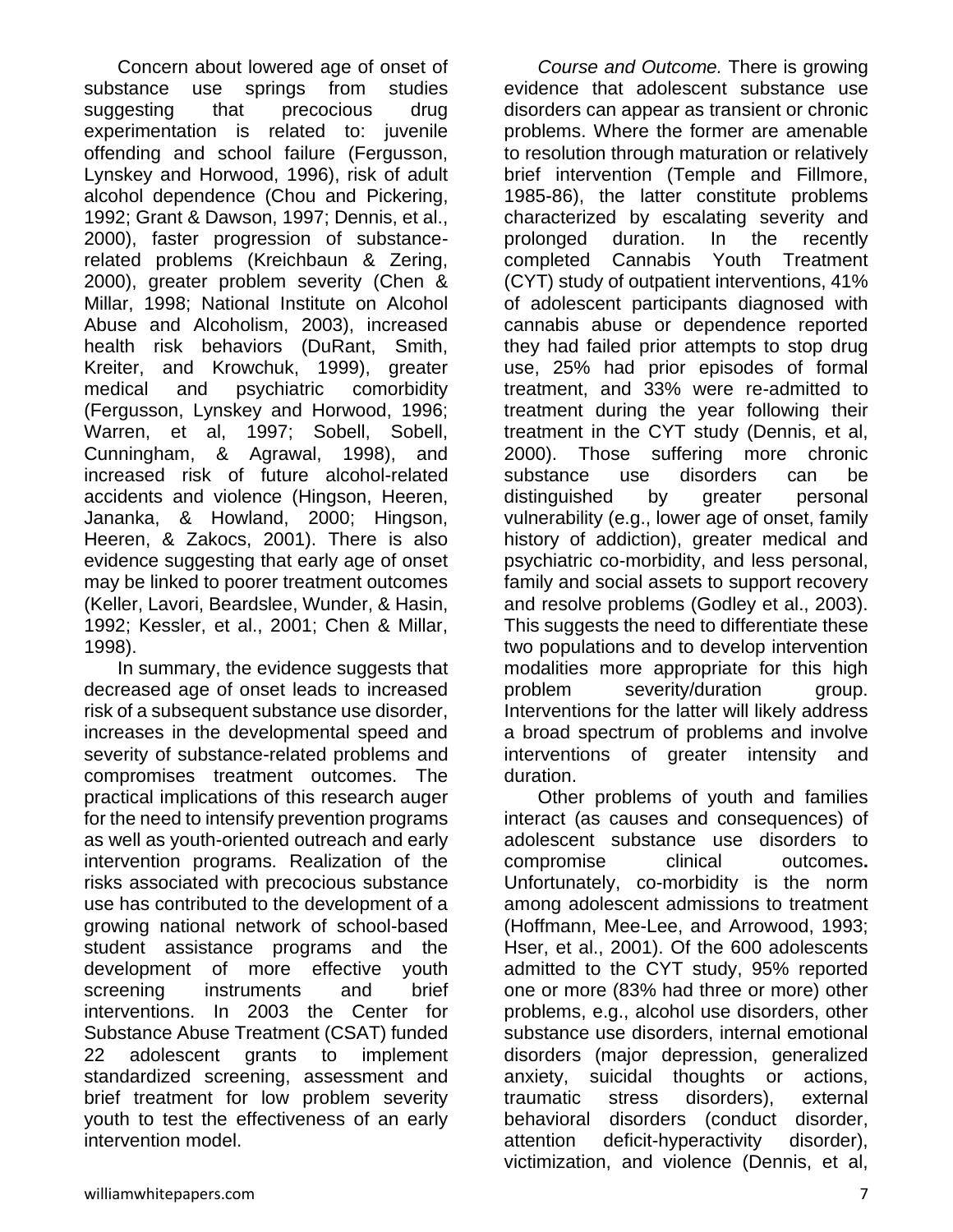2000). These findings reinforce the need for multidimensional screening and assessment procedures, and the need for multidisciplinary, if not multi-agency intervention models that can provide an integrated response to adolescent clients who present with multiple, co-occurring problems.

*Engagement.* The earlier noted roles of courts, schools and parents in the referral of adolescents to treatment suggest that most adolescents enter treatment under coercive influences. Voluntarily engaging adolescents and eliciting positive involvement of those coerced to treatment is a considerable challenge. Findings from the DATOS-A studies suggest that such engagement and involvement is enhanced by building rapport between the adolescent and the service team, enhancing the adolescent's confidence in his or her ability to change and encouraging and strengthening the adolescent's commitment to change [\(http://www.datos.org\)](http://www.datos.org/). Outreach services (e.g., home visits) and case management services have also been found to exert a positive influence on treatment engagement and retention (Szapocznik et al., 1988; Henggeler, Borduin, Melton et al., 1991; Godley et al., 1994; Garner, Godley & Funk, 2002).

*Variability of Treatment Effectiveness.* All treatment programs are not the same. Friedman and Glickman (1986) conducted one of the first studies that attempted to link clinical outcomes to characteristics of particular treatment programs. They found that programs with the best clinical outcomes: a) treat a larger number of adolescents, b) have a larger budget, c) use evidence-based therapies, d) offer specialized educational, vocational, and psychiatric services, e) employ counselors with two or more years' experience working with adolescents, f) offer a larger menu of youth-specific services (e.g., art therapy, recreational, and other prosocial activities and services), and g) are perceived by clients as empathic allies in the recovery process (Friedman and Glickman, 1986).

*Lack of Theoretical Superiority.* No theoretical model or clinical protocol of adolescent treatment has proven itself

superior to others in the treatment of all adolescent substance use disorders. While some reviews attributed slight superiority to family therapies (Williams & Chang, 2001) more recent randomized trials have not shown a clearly superior treatment approach for substance-involved adolescents (Dennis, et al, 2000). In the absence of superior outcomes for a particular model, communities may be encouraged to develop a menu of early intervention, treatment, and post-treatment recovery support services that meet other criteria, e.g., cultural viability, cost-effectiveness.

*Post-treatment Functioning.* Following treatment, most adolescents are precariously balanced between recovery and reactivation of substance use and related problems. The percentage of treated adolescents in stable recovery erodes in the years following treatment while others who relapsed and continued to use relatively early after treatment move into stable recovery in the years following treatment (Brown, A'Amico, McCarthy, and Tapert, 2001). Also noteworthy is the relatively low percentage of treated adolescents who participate in professionally directed aftercare groups or mutual aid groups such as Alcoholics Anonymous (AA) or Narcotics Anonymous (NA) relative to adults (Godley, Godley, & Dennis, 2001; Donovan, 1998). Recovery mutual aid groups can help support long-term recovery following primary treatment (Hoffman and Miller, 1992; Hoffman, et al, 1993), but they suffer from low post-treatment affiliation and high attrition rates. These findings suggest the need for more formalized programs of continuing care, the creation of more indigenous, youth-specific recovery support groups, and more active linkage to such resources during the treatment process.

*Post-treatment Support.* Post-treatment monitoring and recovery support services can enhance the stability and durability of recovery, however, there is little evidence from controlled studies to support this clinical and correlational observation (Donovan, 1998). In practice, step-down continuing care is recommended by ASAM and is considered to be standard practice.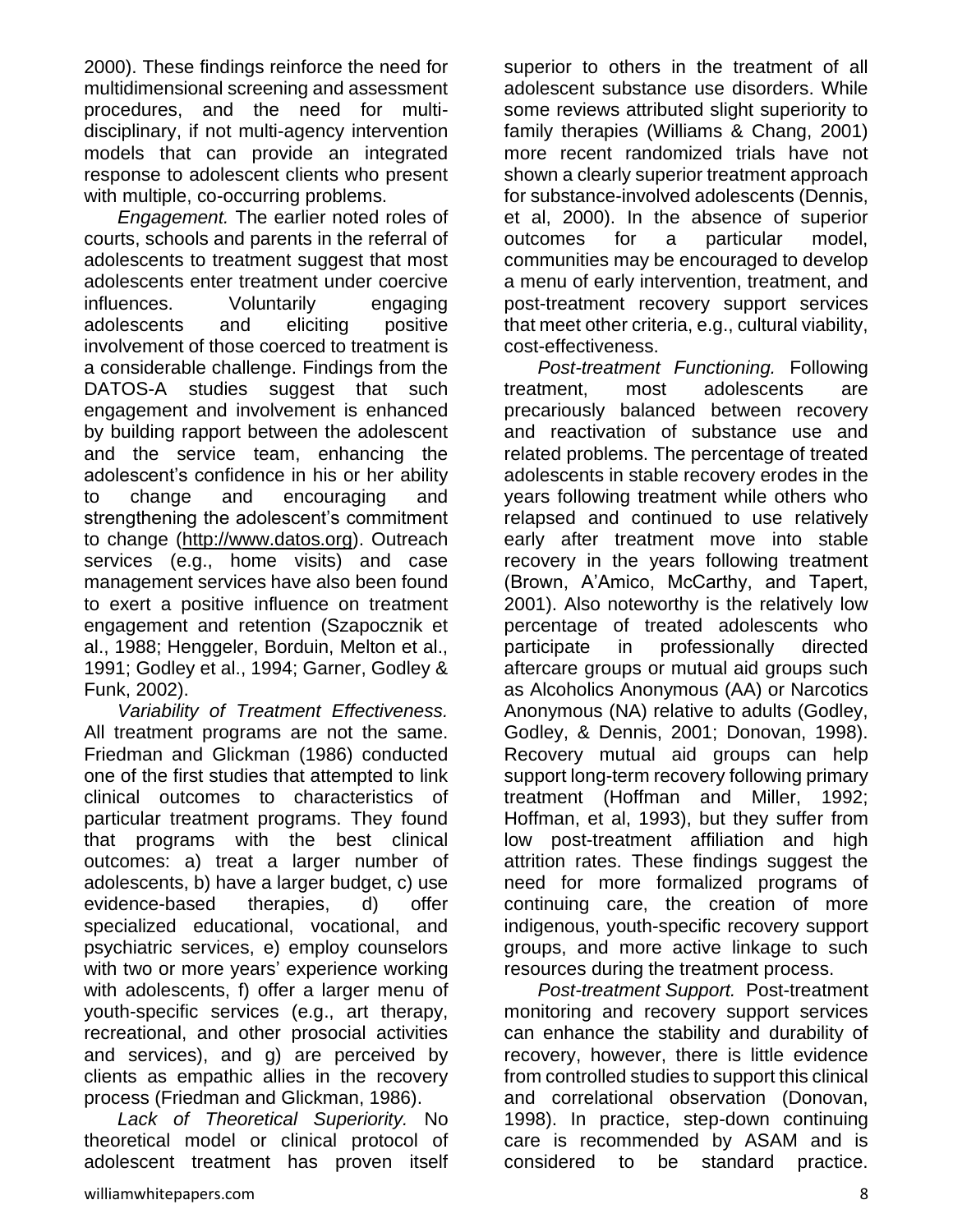Retrospective studies of statewide datasets (Godley, 2003) as well as prospective followup studies of post residential functioning and services (Godley, Godley, & Dennis, 2001) suggests that the actual rate of linkage to a continuing care service within 90 days of discharge from residential treatment is less than 40 percent. These findings suggest the need for improved approaches to step-down care linkage. Assertive continuing care approaches that shift the responsibility for continued contact from the client to the treatment professional and involve extended telephone follow-up and/or home visits for monitoring, recovery education, support, and early re-intervention are currently being tested. In a randomized study of adolescent post-residential continuing care services, 94% of an assertive continuing care (ACC) group received monitoring and other continuing care services compared to 54% of the "usual continuing care"(UCC) group. During a 90 day continuing care test phase the median number of face-to-face contacts for the ACC group was 10 compared to 2 for the UCC group. At the end of the active continuing care phase, 52% of ACC group members were still abstinent from marijuana compared to 32% in the UCC group (Godley, Godley, Dennis, Funk & Passetti, 2002). Organizing post-treatment recovery support services within the adolescent's natural environment (e.g., recovery home rooms, inschool recovery meetings, recovery schools) also offers promise for preventing relapse and boosting post-treatment recovery. More research is needed to evaluate proactive continuing care and recovery management to strategies to determine if this approach results in long-term improved clinical outcomes and a better stewardship of community resources

*Post-treatment Environment.* Peer group, social networks, and family environment have high salience to most adolescents. It is, therefore, not surprising that treatment outcome is heavily influenced by the adolescent's post-treatment family and social environment. Adolescents who experience major relapse experience higher rates of parental substance use and family conflict and a higher density of drug users in their post-treatment social milieu (Hoffman, et al, 1993; Brown et al., 2001; Godley et al., 2003). This suggests the need for models of intervention that can alter these family and peer environments. Few treated adolescents completely change their social networks. Future research is needed to find ways to lessen the risk in the adolescent's recovery environment. Additionally, creative methods of working with the adolescent's peer network are also needed. For example, is it possible to recruit close using peers into treatment as well as the primary client? Could one or more close peers be enlisted to attend recovery support meetings to assist the primary client? Finding new ways to work with the adolescent's social and peer networks is an outstanding need to further support and maintain treatment gains experienced during treatment.

#### *Summary*

Resources for the treatment of adolescent substance use disorders have increased over the past century in tandem with the increased visibility and cultural alarm regarding adolescent substancerelated problems. The United States now has a multi-branched and growing system of adolescent treatment services that spans public and private sectors and offers services in both specialty and non-specialty service settings. Most adolescents are entering treatment due to alcohol and/or cannabis-related problems (and, to a lesser degree, other illicit drugs), but present with a wide array of co-occurring problems and obstacles to recovery. Multiple levels of specialized care are available but most adolescents being treated via outpatient counseling. The number and methodological rigor of adolescent treatment outcome studies have increased dramatically in recent years. The findings of these studies suggest the need for earlier systems of problem identification and intervention, a model of sustained recovery support for adolescents presenting with high problem severity and complexity, and sustained interventions with the adolescent's posttreatment family and social environment. In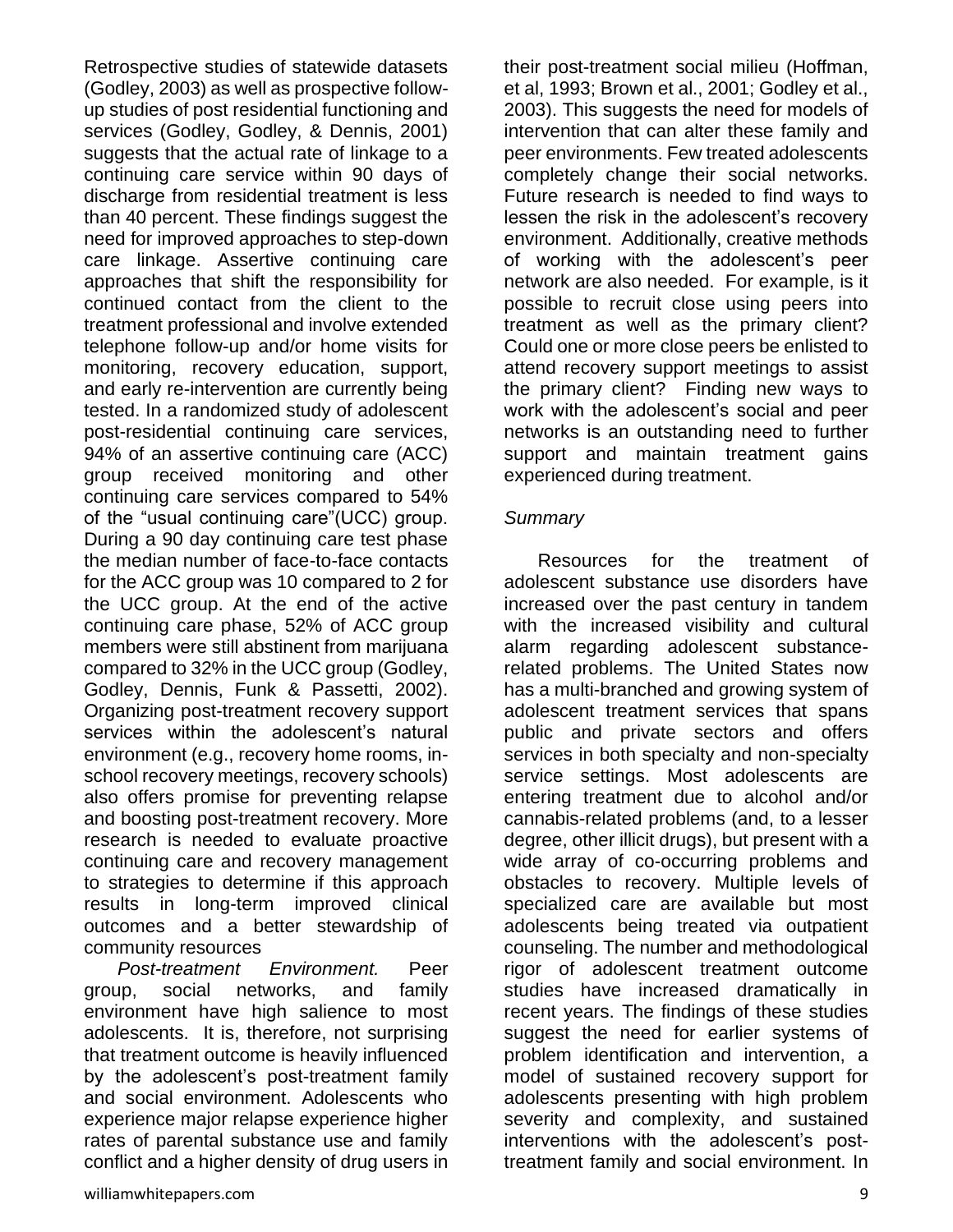the opening decade of the twenty-first century, the treatment of adolescent substance use disorders is itself maturing into a professionalized and science-guided service arena.

## **References**

- American Society of Addiction Medicine (ASAM) (1996). *Patient placement criteria for the treatment of psychoactive substance disorders* (second Edition). Checy Chase, MD: Author.
- Brown, S. A., D'Amico, E. J., McCarthy, D. M., & Taggart, S. F. (2001). Four year outcomes from adolescent alcohol and drug treatment. *Journal of Studies on Alcohol, 62,* 381-388.
- Carlson, K., Deck, D. and Wadeson, K. (2001). *School-based Outpatient Treatment for Adolescent Substance Abuse.* Portland, Oregon: RMC Research Corporation.
- Chen, J., & Millar, W. (1998). Age of smoking initiation: Implications for quitting. *Health Reports, 9*(4), 39-46.
- Chou, S. P., & Pickering, R. P. (1992). Early onset of drinking as a risk factor for lifetime alcohol-related problems. *British Journal of Addiction, 87,* 1199-1204.
- *Conferences on Drug Addiction among Adolescents*. (The New York Academy of Medicine) (1953). New York: The Blakiston Company.
- Deas, D. and Thomas, S.E. (2001). An overview of controlled studies of adolescent substance abuse treatment. *American Journal of Addictions*, 10, 178- 189.
- Dennis, M.L., Godley, S. & Titus, J. (1999). Co-occurring Psychiatric Problems Among Adolescents: Variations by Treatment, Level of Care and Gender. TIE Communiqué (pp.5-8 &16). Rockville, MD: Substance Abuse and Mental Health Services Administration, Center for Substance Abuse Treatment.
- Dennis, M.L., Babor, T.F., Diamond, G., Donaldson, J, Godley, S.H., Tims, F., et al. (2000). *The Cannabis Youth Treatment (CYT) experiment: Preliminary findings*. Rockville, MD:

Substance Abuse and Mental Health Services Administration, Center for Substance Abuse Treatment. {Available online at a structure at a structure at a structure at a structure at a structure at a structure at a structure

[http://www.chestnut.org/li/cyt/findings\]](http://www.chestnut.org/li/cyt/findings).

- Dennis, M. L., Babor, T., Roebuck, M. C., & Donaldson, J. (2002). Changing the focus: The case for recognizing and treating marijuana use disorders. *Addiction*, *97* (Suppl. 1), S4-S15.
- Dennis, M. L., Titus, J. C., Diamond, G., Donaldson, J., Godley, S. H., Tims, F., et al. (2002). The Cannabis Youth Treatment (CYT) experiment: Rationale, study design, and analysis plans. *Addiction*, *97,* S16-S34.
- Dennis, M.L., Dawud-Noursi, S., Muck, R., and McDermeit, M. (2002). The need for developing and evaluating adolescent treatment models. In S.J. Stevens & A.R. Moral (Eds.) *Adolescent drug treatment in the United States: Exemplary models from a National Evaluation Study*, pp. 3- 334. Binghamton, NY: Haworth Press.
- Donovan, D. (1998). Continuing care: Promoting the maintenance of change. In W. Miller & N. Heather (Eds.), *Treating Addictive Behaviors* (2nd ed.pp317-336), New York: Plenum Press.
- DuRant, R. H., Smith, J. A., Kreiter, S. R., & Krowchuk, D. P. (1999). The relationship between early age of onset of initial substance use and engaging in multiple health risk behaviors among young adolescents. *Archives of Pediatric and Adolescent Medicine, 153,* 286-291.
- Fergusson, D. M., Lynskey, M. T., & Horwood, L. J. (1996). The short-term consequences of early onset cannabis use. *Journal of Child Psychology, 24*(4), 499-512.
- Friedman, A. S., & Glickman, N. W. (1986). Program characteristics for successful treatment of adolescent substance abuse. *Journal of Nervous and Mental Disease, 174,* 669-679.
- Friedman, A.S. & Beschner, G.M., (Eds.) (1985) *Treatment Services for Adolescent Drug Abusers* (DHHS Publication No. ADM 85-1342m), Rockville, MD: National Institute on Drug Abuse.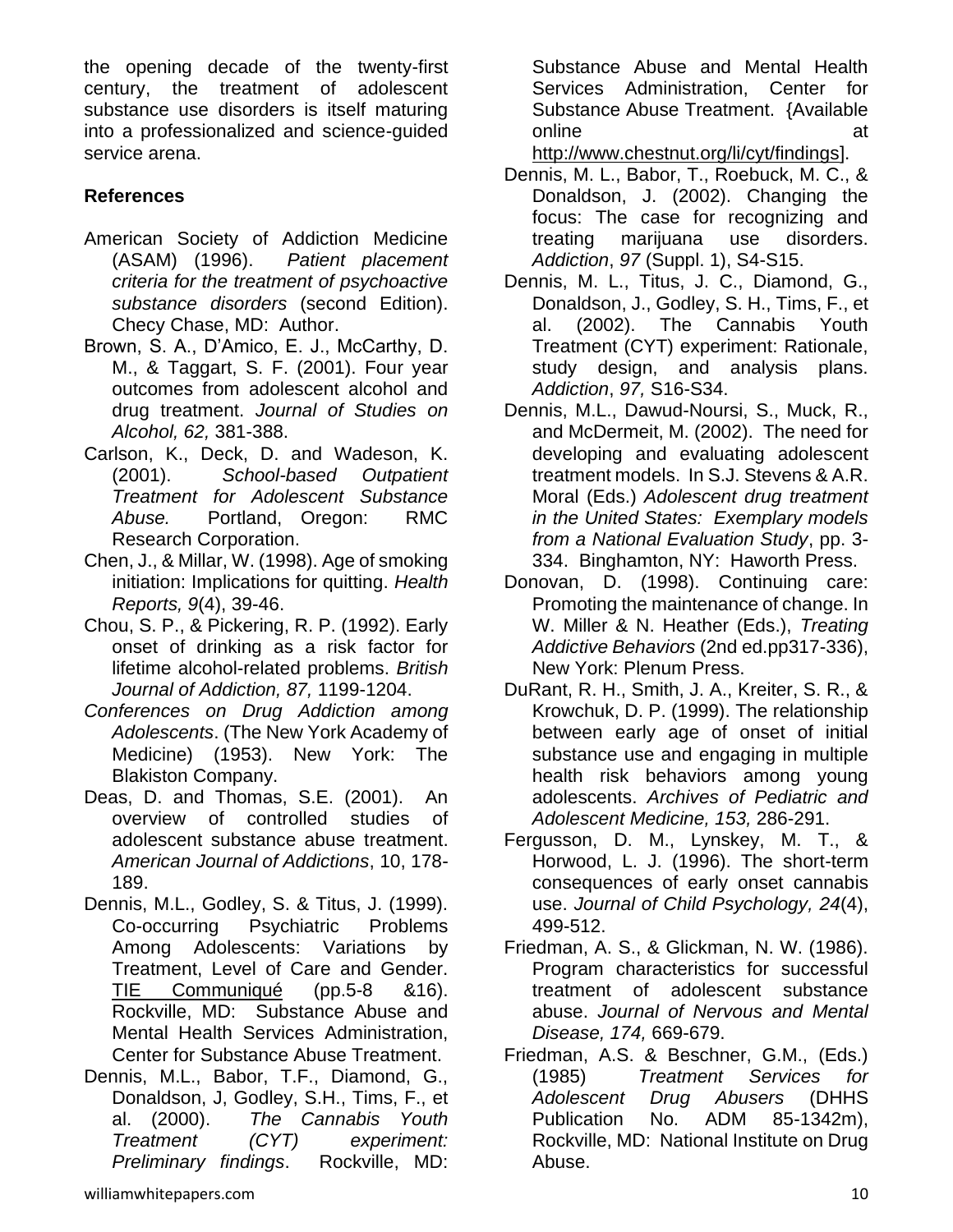- Gamso, R. and Mason, P. (1958). A hospital for adolescent drug addicts. *Psychiatric Quarterly, Supplement, 32,* 99-109.
- Garner, B. R., Godley, S. H., & Funk, R. (2002). Evaluating admission alternatives in an outpatient substance abuse treatment program for adolescents. *Evaluation and Program Planning, 25*, 287-294.
- Godley, M., Godley, S., Dennis, M., Funk, R., & Passetti, L. (2002). Preliminary outcomes from the assertive continuing care experiment for adolescents discharged from residential treatment. *Journal of Substance Abuse Treatment, 23,* 21-32.
- Godley, S.H., Godley, M.D., Pratt, A., & Wallace, J.L. (1994). Case management services for adolescent substance abusers: A program description. *Journal of Substance Abuse Treatment*, *11*, 309- 317.
- Grant, B. F., & Dawson, D. A. (1997). Age at onset of alcohol use and its association with DSM-IV alcohol abuse and dependence. *Journal of Substance Abuse, 9,* 103-110.
- Henggeler, S.W., Borduin, C.M., Melton, G.B., Mann, B.J., Smith, L., Hall, J.A., Cone, L., & Fucci, B.R. (1991). Effects of a multisystemic therapy on drug use and abuse in serious juvenile offenders. A progress report from two outcome studies. *Family Dynamics of Addiction Quarterly, 1*, 40-51.
- Hingson, R. W., Heeren, T., Jananka., A., & Howland, J. (2000). Age of drinking onset and unintentional injury involvement after drinking. *Journal of the American Medical Association, 284,* 1527-1533.
- Hingson, R. W., Heeren, T., & Zakocs, R. (2001). Age of drinking onset and involvement in physical fights after drinking. *Pediatrics, 108*(4), 872-877.
- Hoffman, N., & Miller, N. (1992). Treatment outcomes for abstinence-based programs. *Psychiatric Annals, 22*(8), 402-408.
- Hoffman, N., Mee-Lee, D., & Arrowood, A. (1993). Treatment issues in adolescent substance use and addictions: Options, outcome, effectiveness, reimbursement,

and admission criteria. *Adolescent Medicine, 4*(2), 371-390.

- Hubbard, S. (1920). The New York City Narcotic Clinic and different points of view on narcotic addiction. *Monthly Bulletin of the Department of Health of New York*, *10*(2):33-47.
- Hser, Y.I., Grella, C. E., Hubbard, R. L., Hsieh, S., Fletcher, B. W., Brown, B. S., et al. (2001). An evaluation of drug treatments for adolescents in 4 U.S. cities. *Archives of General Psychiatry, 58*, 689-695.
- Jainchill, N. (1997). Therapeutic communities for adolescents: The same and not the same. In G. DeLeon (Ed.), *Community as method: Therapeutic communities for special population and special settings*, (pp. 161-177). Wesport, CT: Praeger Publishers/Greenwood Publishing Group.
- Johnson, A. (2003). *Customized data analysis for authors using 1995-2001 National Treatment Center Study data/Institute for Behavioral Research*. Athens: The University of Georgia.
- Keller, M., Lavori, P., Beardslee, W., Wunder, J., Drs., D., & Hasin, D. (1992). Clinical course and outcome of substance abuse disorders in adolescents. *Journal of Substance Abuse Treatment, 9,* 9-14.
- Kessler, R. C., Aguilar-Gaxiola, S., Berglund, P., Caraveo-Anduaga, J., DeWitt, D., Greenfield, S., et al. (2001). Patterns and predictors of treatment seeking after onset of a substance use disorder. *Archives of General Psychiatry, 58*(11), 1065-1071.
- Kreichbaun, N., & Zering, G. (2000). Adolescent patients. In G. Zering (Ed.), *Handbook of Alcoholism* (pp. 129-136). Boca Raton, LA: CRC Press.
- McLellan, A.T. (2003). *What's wrong with addiction treatment*? Washington DC: Author. Retrieved from http://www.tresearch.org/manuals\_pubs/ manuals\_pubs.htm
- Mosher, J. (1980). The History of Youthfuldrinking Laws: Implications for Current Policy. In: Wechsler, H. *Minimum-*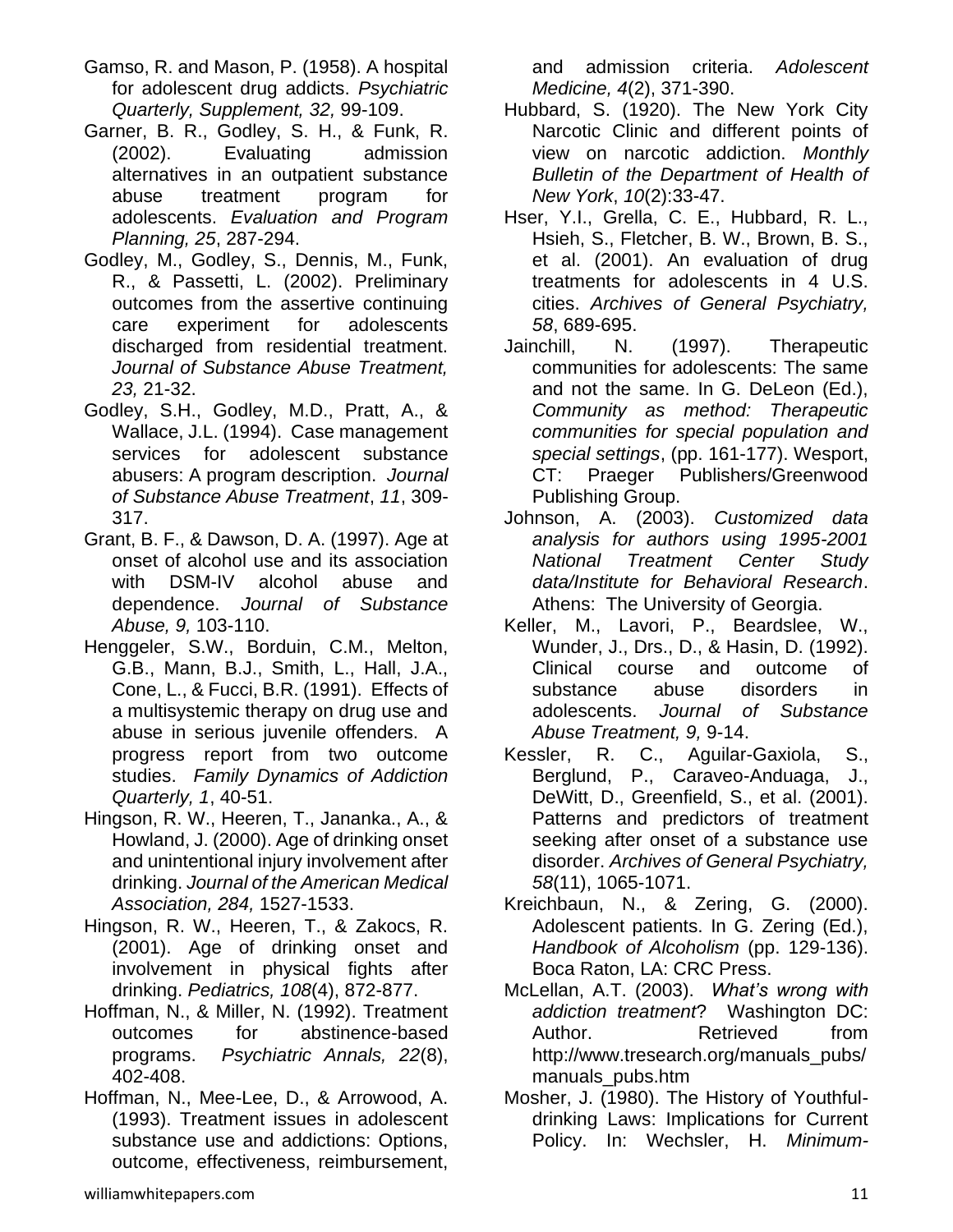*Drinking Age Laws* Lexington, Massachusetts: Lexington Books.

- Muck, R, Zempolich, K.A., Titus, J.C., Fishman, M., Godley, M.D., & Schwebel, R. (2001). An overview of the effectiveness of adolescent substance abuse treatment models. *Youth and Society*, *33*, 143-168.
- Musto, D. (1973). *The American Disease: Origins of Narcotic Controls.* New Haven: Yale University Press.
- National Institute on Alcohol Abuse and Alcoholism. (2003). Underage drinking: A major public health challenge. *Alcohol Alert, 59,* 1-7.
- National Institute on Drug Abuse. (1999). *National Survey Results on Drug Use From the Monitoring the Future Study, 1999.* Rockville, MD: Author. Retrieved from [www.monitoringthefuture.org](http://www.monitoringthefuture.org/)
- Northrup, D. & Heflinger, C.A. (2000). *Substance Abuse Treatment Services for Publicly Funded Adolescents in the State of Mississippi*. Nashville, TN: Author. Retrieved from from [www.vanderbilt.edu/VIPPS/CMHP/pdfs/](http://www.vanderbilt.edu/VIPPS/CMHP/pdfs/MSSubstance.pdf) [MSSubstance.pdf.](http://www.vanderbilt.edu/VIPPS/CMHP/pdfs/MSSubstance.pdf)
- Office of Applied Studies (OAS). (2000). *Treatment Episode Data Set (TEDS) 1992-1997: National admissions to substance abuse treatment services.* Rockville, MD: Author. Retrieved from http://www.icpsr.umich.edu/SAMHDA.ht ml
- Office of Applied Studies. (2002). *The DASIS Report: Drug and Alcohol Treatment in Juvenile Correction Facilities*, Rockville, MD: Author. Retrieved from: [http://www.samhsa.gov/oas/2K2/YouthJ](http://www.samhsa.gov/oas/2K2/YouthJusticeTX/YouthJusticeTX.cfm) [usticeTX/YouthJusticeTX.cfm](http://www.samhsa.gov/oas/2K2/YouthJusticeTX/YouthJusticeTX.cfm)
- Office of Applied Studies (OAS). (2003). Alcohol and Drug Services Study (ADSS). *The National Substance Abuse Treatment System: Facilities, Clients, Services, and Staffing.* Retrieved from http://www.samhsa.gov/oas/ADSS/ADS Sorg.pdf
- Presley, C. A., Meilman, P. W., & Lyerla, R. (1991). *Alcohol and Drugs on American College Campuses: Volume 1: 1989-91*. Carbondale, IL: Southern Illinois

University Student Health Programs (The Core Institute).

- Roman, P., & Blum, T. (1997, January). *National Treatment Center Study: Summary Report*. Athens, GA: Institute for Behavioral Research, University of Georgia.
- Roman, P., Blum, T., Johnson, A., & Neal, M. (2002, August). *National Treatment Center Study Summary Report (No. 5): Third Wave On-Site Results.* Athens, GA: Institute for Behavioral Research, University of Georgia.
- Sobell, M. B., Sobell, L. C., Cunningham, J. C., & Agrawal, S. (1998). Natural recovery over the lifespan. In E. L. Gomberg, A. M. Hegedus, & R. A. Zucker (Eds.), *Alcohol Problems and Aging* (NIAAA Research Monograph No. 33, pp. 397-405). Bethesda, MD: National Institute on Alcohol Abuse and Alcoholism.
- Stoltenberg, S. F., Hill, E. M., Mudd, S. A., Blow, F. C., & Zucker, R. A. (1999). Birth cohort differences in features of antisocial alcoholism among men and women. *Alcoholism: Clinical & Experimental Research, 23*(12), 1884- 1891.
- Substance Abuse and Mental Health Services Administration. (1999). *National Household Survey on Drug Abuse: Main Findings 1997*. Rockville, MD: Author.
- Substance Abuse and Mental Health Services Administration, (SAMHSA) Office of Applied Studies. (2003). *Survey of Substance Abuse Treatment Services (N-SSATS): Data on Substance Abuse Treatment Facilities*, DASIS Series: S-19. DHHS Publication No (SMA) 03- 3777. Rockville, MD.
- Temple, M. T., & Fillmore, K. M. (1985- 1986). The variability of drinking patterns and problems among young men, age 16-31: A longitudinal study. *International Journal of the Addictions, 20,* 1595-1620.
- Terry, C. E. and Pellens, M. (1928). *The Opium Problem*, Montclair, New Jersey: Patterson Smith.
- U.S. Department of Justice, Bureau of Justice Statistics. (1994). *Drugs and Crime Facts, 1994.* Retrieved from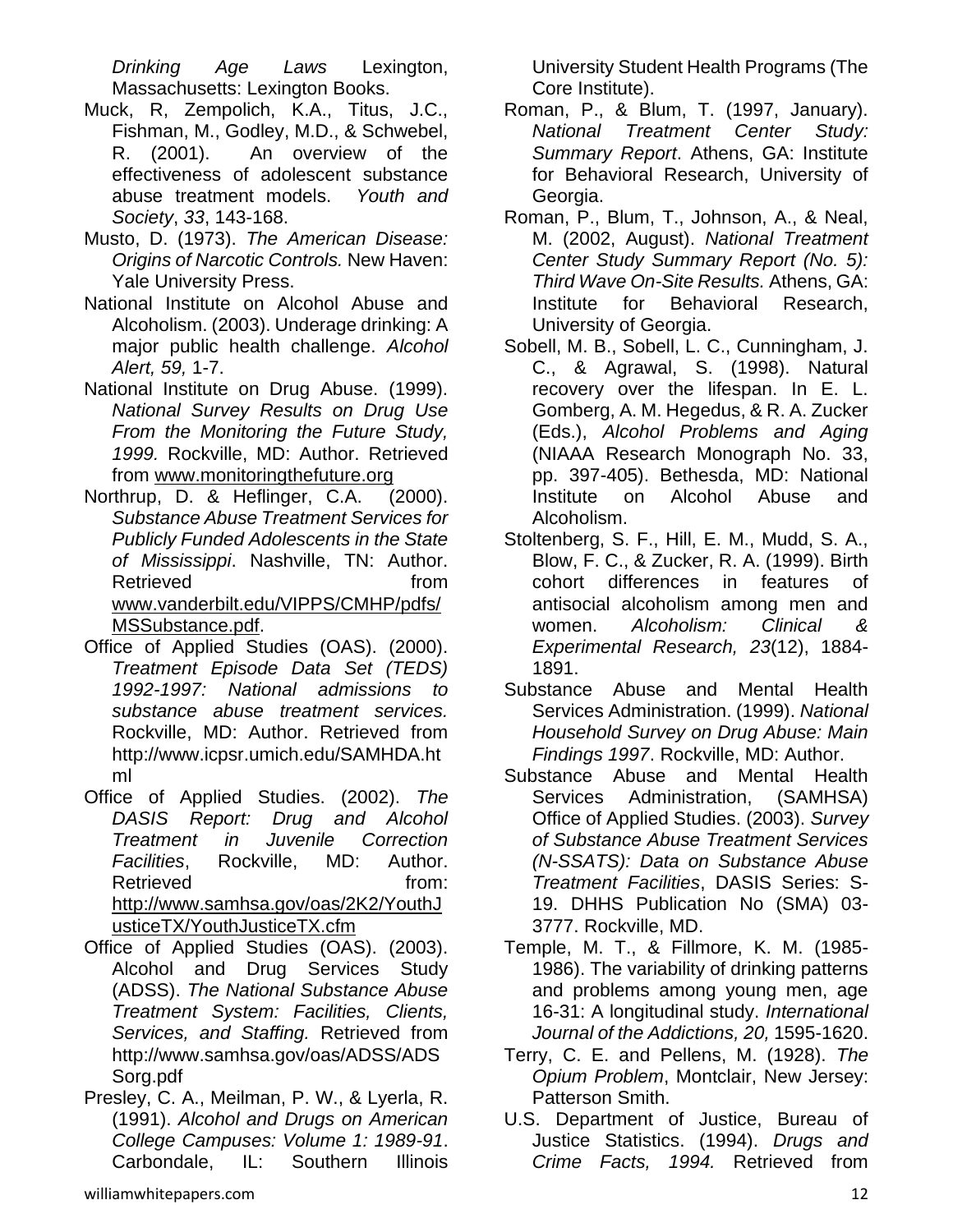http://www.ojp.usdoj.gov/bjs/dcf/content s.htm

- Warren, C. W., Kann, L., Small, M. L., Santelli, J. S., Collins, J. L., & Kolbe, L. J. (1997). Age of initiating selected healthrisk behaviors among high school students in the United States. *Journal of Adolescent Health, 21,* 225-231.
- White, W. (1998). *Slaying the Dragon: The History of Addiction treatment and Recovery in America*. Bloomington, Illinois: Chestnut Health Systems.
- White, W. L. (1999). A history of adolescent alcohol, tobacco and other drug use in America. *Student Assistance Journal, 11*(5), 16-22.
- White, W., Dennis, M. and Tims, F. (2002) Adolescent treatment: Its history and current renaissance. *Counselor 3*(2):20-23.
- Williams, R.J., Chang, S.Y., & Addiction Centre Adolescent Research Group. (2000). A comprehensive and comparative review of adolescent substance abuse treatment outcome. *Clinical Psychology in Scientific Practice, 7*, 138-166.
- Winters, K.C. (1999). Treating adolescents with substance use disorders: An overview of practice issues and treatment outcome. *Substance Abuse*, *20,* 203-225.
- Winters, K. C., Stinchfield, R.D., Opland, E. O., Weller, C. & Latimer, W.W. (2000). The effectiveness of the Minnesota Model approach in the treatment of adolescent drug abusers. *Addiction, 94*(4), 601-612.
- Williams, R. J., Chang, S. Y., & Addiction Centre Adolescent Research Group. (2000). A comprehensive and comparative review of adolescent substance abuse treatment outcome. *Clinical Psychology: Science and Practice, 7,* 138-166.
- Yahr, H. T. (1988). National comparison of public- and private-sector alcoholism treatment delivery system characteristics. *Journal of Studies on Alcohol, 49*(3), 233-239.